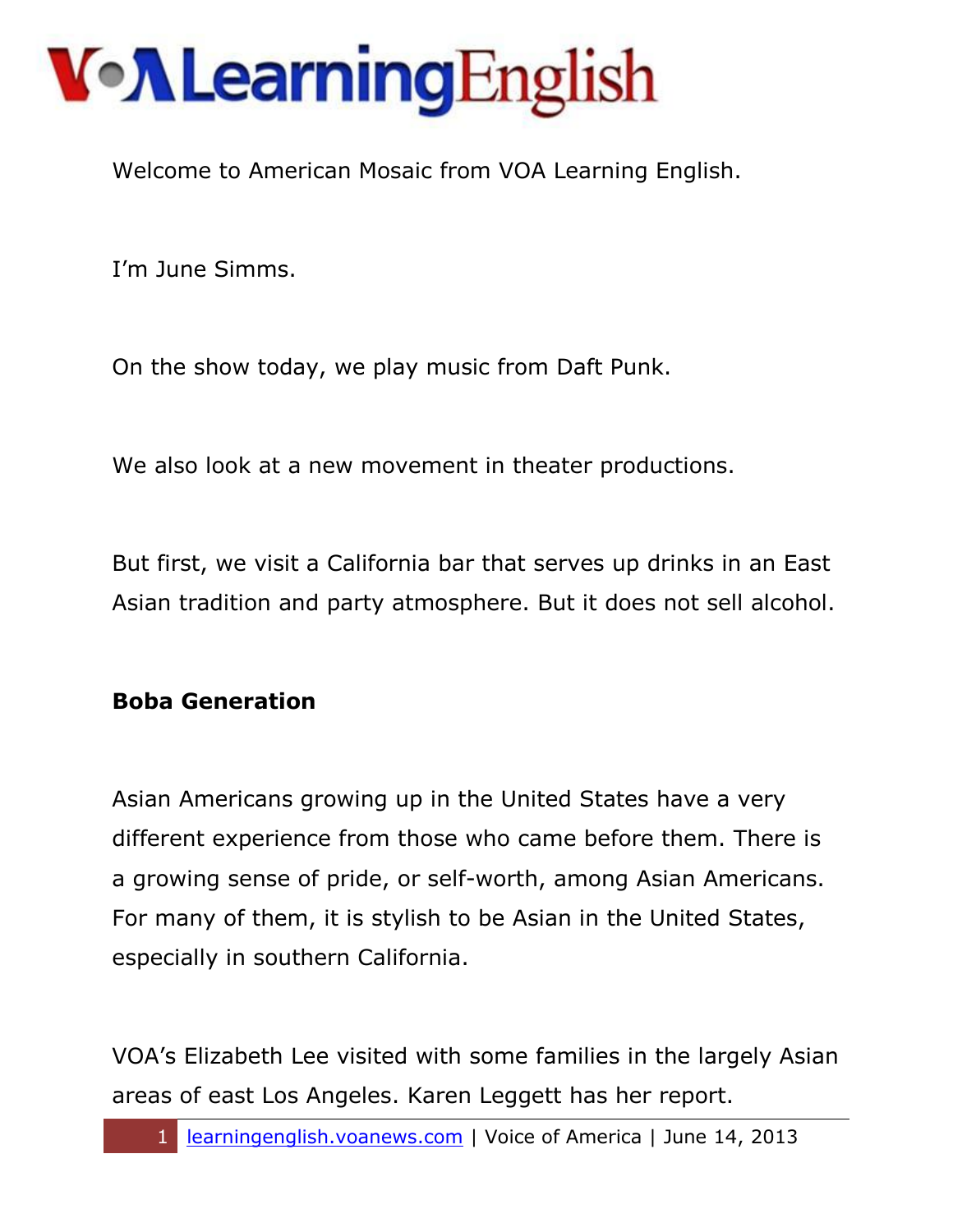### VollearningEnglish

On any given night, college students and young workers crowd into the Factory Tea Bar. The room is filled with comfortable couches and other seating. The light is low.

The bar serves no alcoholic drinks. People come here for sweet tea. It is often served with ice, milk and boba from Taiwan. Boba are large, chewy balls of tapioca.

Tiffany Porter is an American-born Chinese college student. She visits the Factory Tea Bar often.

"The boba place is like unique to Asian people, and so if you want that Asian comfort you come to a boba of place, and so that you can feel at home with a lot of other Asian people."

Sociologist Oliver Wang says Tiffany Porter is part of what he calls the boba generation.

"I think the boba generation, if you will, can span everything from today's teenagers up through people probably of my generation. I'm in my early 40s now. And so it covers a good 40 years or so."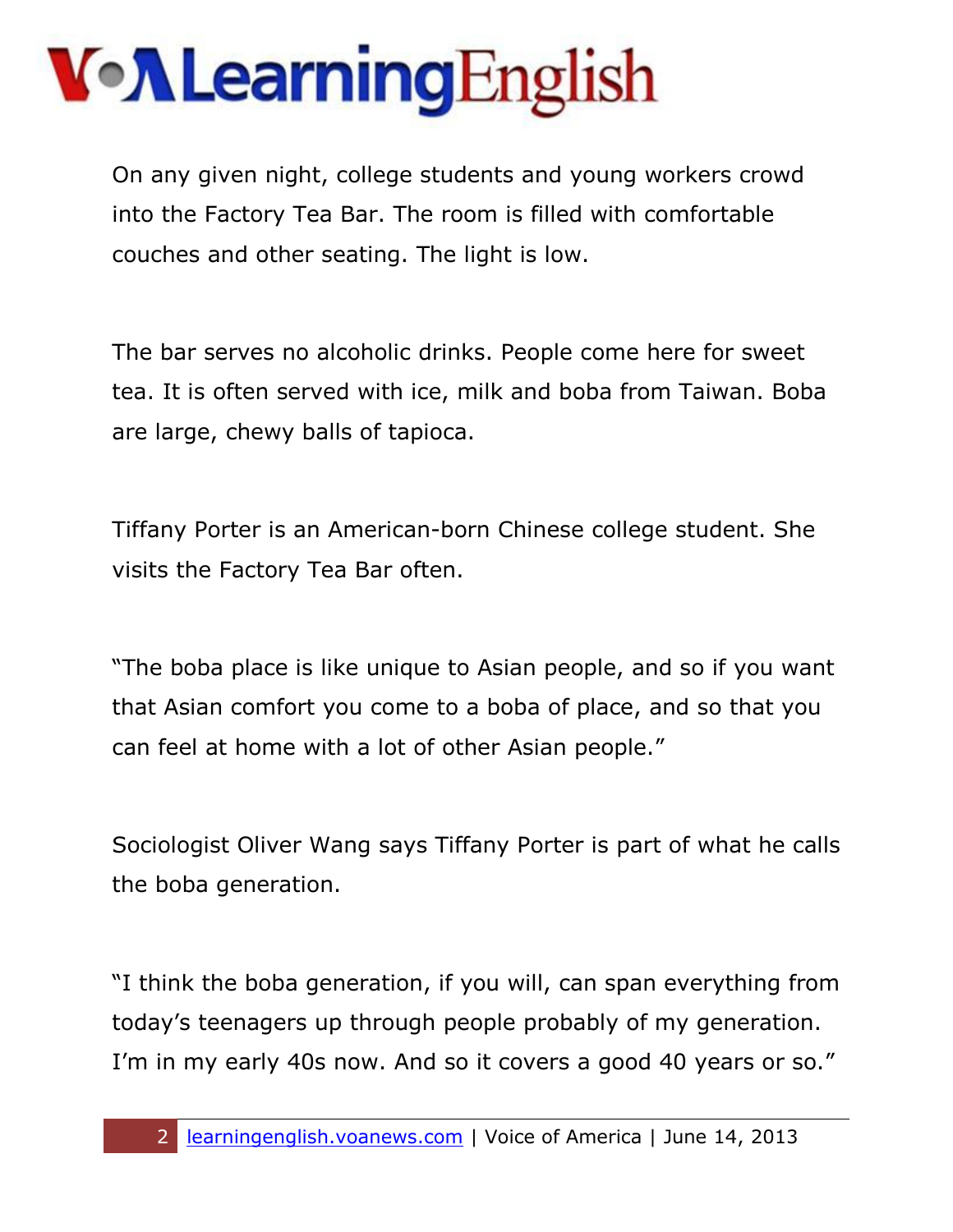# VollearningEnglish

Oliver Wang says the current generation of Asian-Americans grew up seeing more Asian faces on television locally and through satellite. He says Asians are no longer stereotypes. And now they can see how other Asians like to be seen, like in the music video "Boba Life," created by comedians The Fung Brothers.

David Fung says boba is to the Asian-American community what Coca-Cola is to the rest of America.

"I know boba is even more ubiquitous in Taiwan than here, but they don't have the same culture built around it."

Boba cafes are supported by people from throughout Asia who live in southern California. Lina Yaore, an Indonesian-American, likes to socialize at boba cafes with her Indonesian friends.

"We like relaxing. We like chatting and then we like to enjoy the drink."

Chatchawat Rienkhemaniyom is from Thailand, but he knew boba teas have international appeal. That is why he opened the Factory Tea Bar. He says the business is very healthy and growing.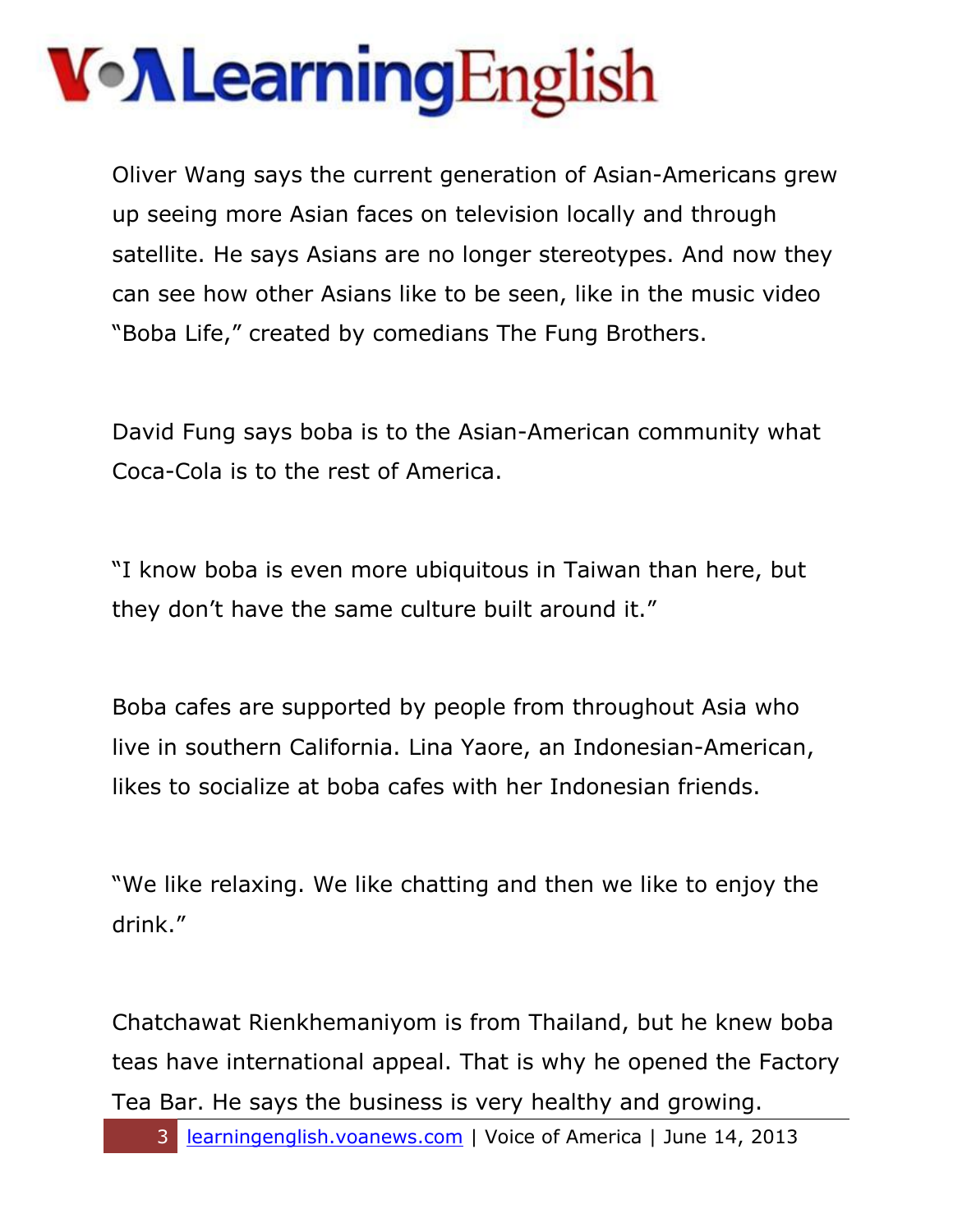"Boba has become life, become one of their life, like a part of their life."

And that way of life is spreading across the United States, says Andrew Fung of the Fung Brothers.

"On every college campus, there's enough Asian people. There's enough Chinese people, there's enough Taiwanese people, where they're going to have one boba shop no matter how crappy it is, and all the Asians know about it."

Boba cafes have become a sign of a cultural movement among Americanized Asians who are still connected with their ethnic identity, but proud to be Asian American.

Theater is designed to appeal to the heart and the mind. But it is mostly a passive experience, requiring little or no active involvement from theater goers. Now, three shows in New York have created interactive environments for their audiences. Mario Ritter has details.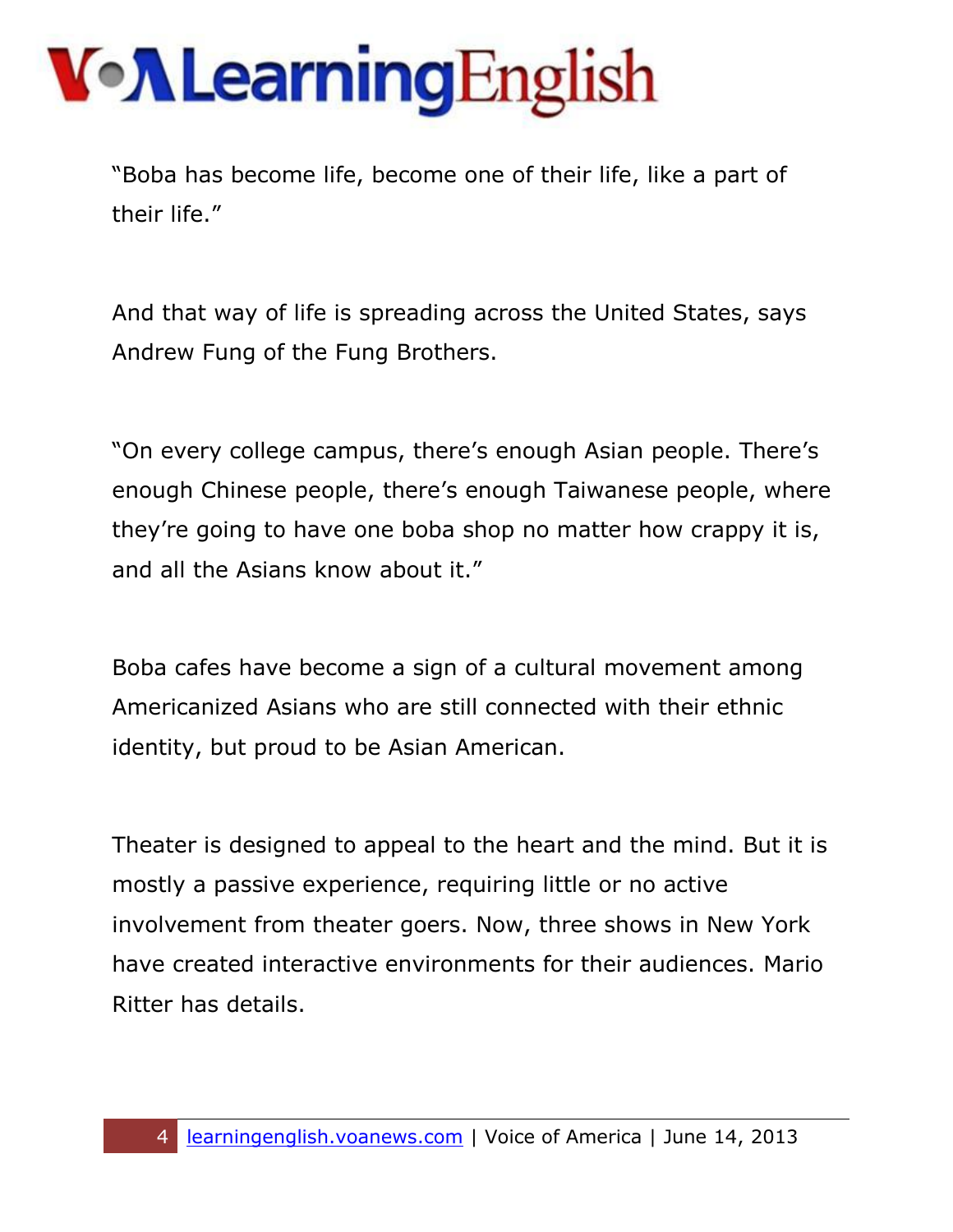Rock musician David Byrne started thinking of making a musical about the wife of the former Philippine leader Ferdinand Marcos several years ago. As he researched the life of Imelda Marcos he made a surprising discovery.

"When I heard some years ago that Imelda Marcos really loved going to discos and that she had a mirror ball in her New York townhouse and, uh, turned the roof of the palace in Manila into a disco, I thought well, here's a powerful person who lives in that kind of bubble but also brings her own soundtrack to it."

David Byrne worked with the British musician Fatboy Slim to make an album about Imelda Marcos. It was released in 2010. Now, the two artists have turned it into a musical play. "Here Lies Love" opened in New York City in April. Recently, the Public Theater extended the hit show's performances through July.

But how is the show interactive? The theater is set up like a disco club.

Theater goers move around on the dance floor to follow the action. They also dance along with the actors.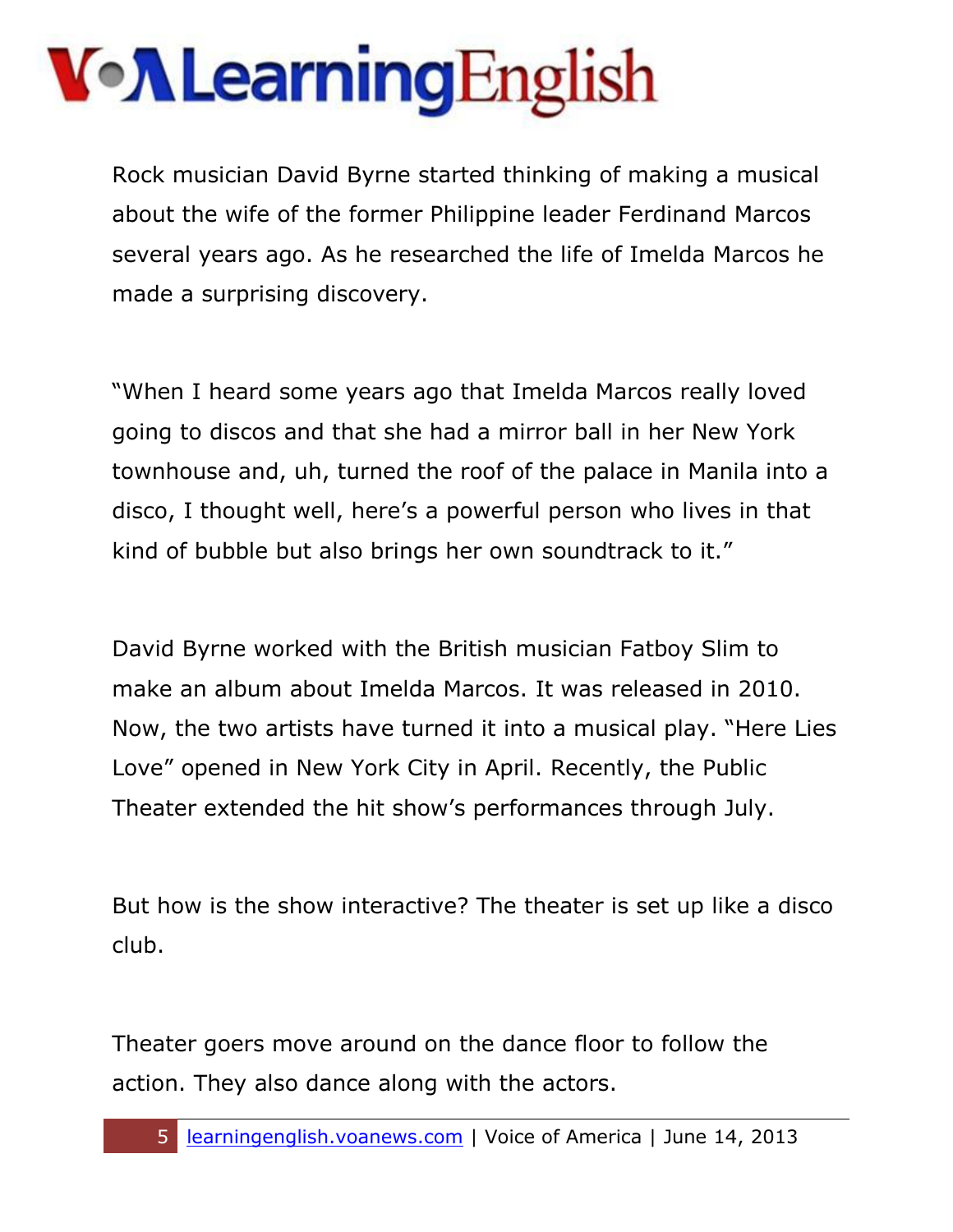Annie-B Parson is the play's choreographer. She designed all the dances.

"So, sometimes the audiences are amazing extras and, sometimes, they are taking in a play, but they're on their feet. So the sense of who the audience is changes throughout the piece."

She says the audience is partying with former First Lady Imelda Marcos.

"You're very aware that you shouldn't be dancing with Imelda, but it's too much fun to stop. So, I think it works."

On the other side of the city, another theater has put up a large tent. "Natasha, Pierre and the Great Comet of 1812" is based on a part of the famed Russian novel "War and Peace."

Dave Malloy wrote the musical play, described as a pop opera. He set it in a tent, made to look like a Russian nightclub. The set includes red velvet wall hangings and costly chandeliers.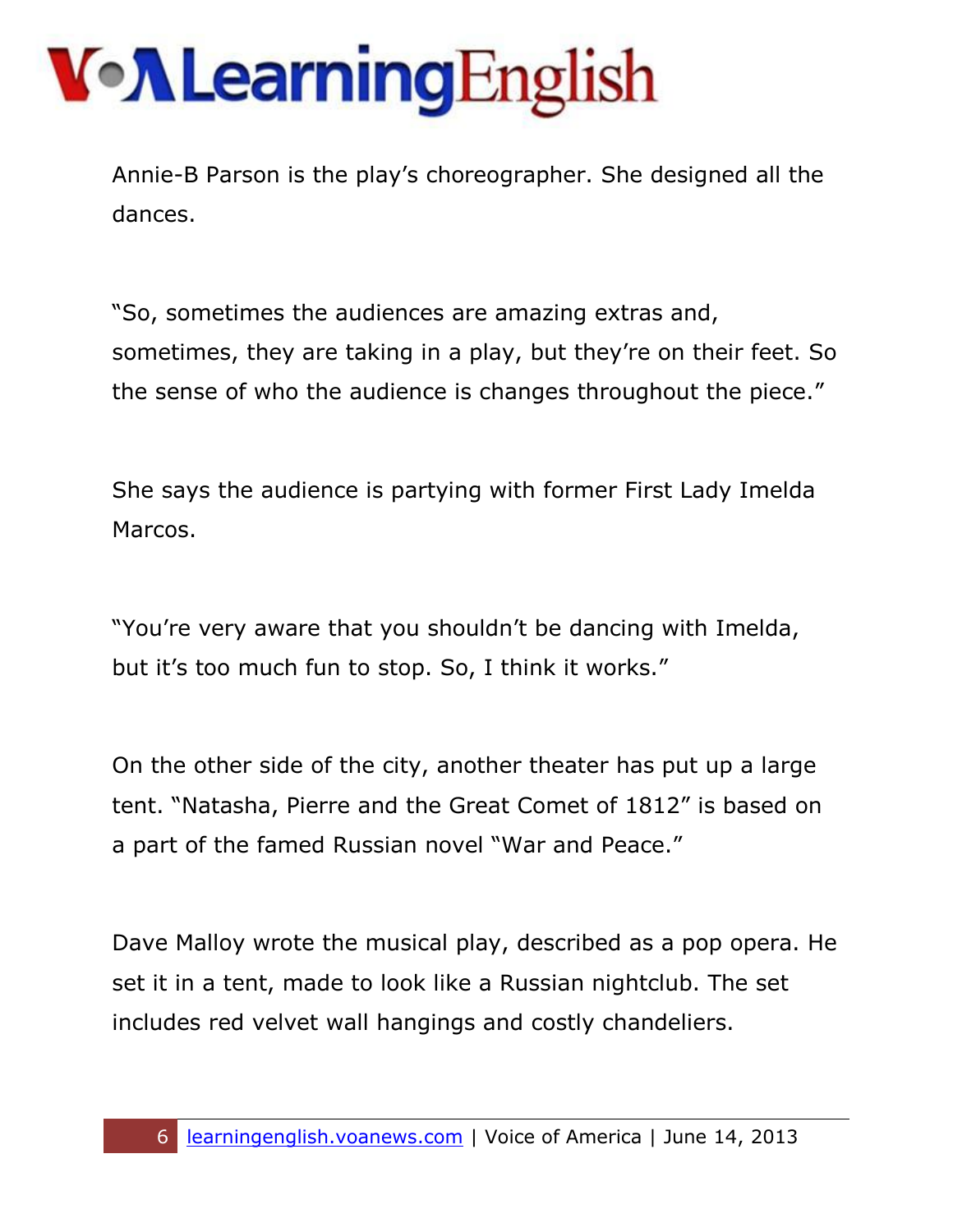# VollearningEnglish

Mr. Malloy says he went to Moscow to do research for the play.

"I went to a club called Café Margarita, which was this Russian, you know, bar that was full of people sitting at these crowded tables eating vodka and dumplings and then, in the corner, there was this little pop/classical music trio. And so when I saw that room, I was like, oh, this is the setting for this piece."

The audience gets champagne, vodka and a full Russian dinner before the show. The action takes place all around and sometimes in the middle of the audience.

Director Rachel Chavkin describes how this affects the actors.

"They have to be acting as if they're on film, with that sort of level of realism, but the size of the physical gestures has to read across space, to the person on the opposite side of the room."

Another theater company takes the interactive environment even further. The play "Sleep No More" is based on William Shakespeare's Macbeth. But its setting is very different.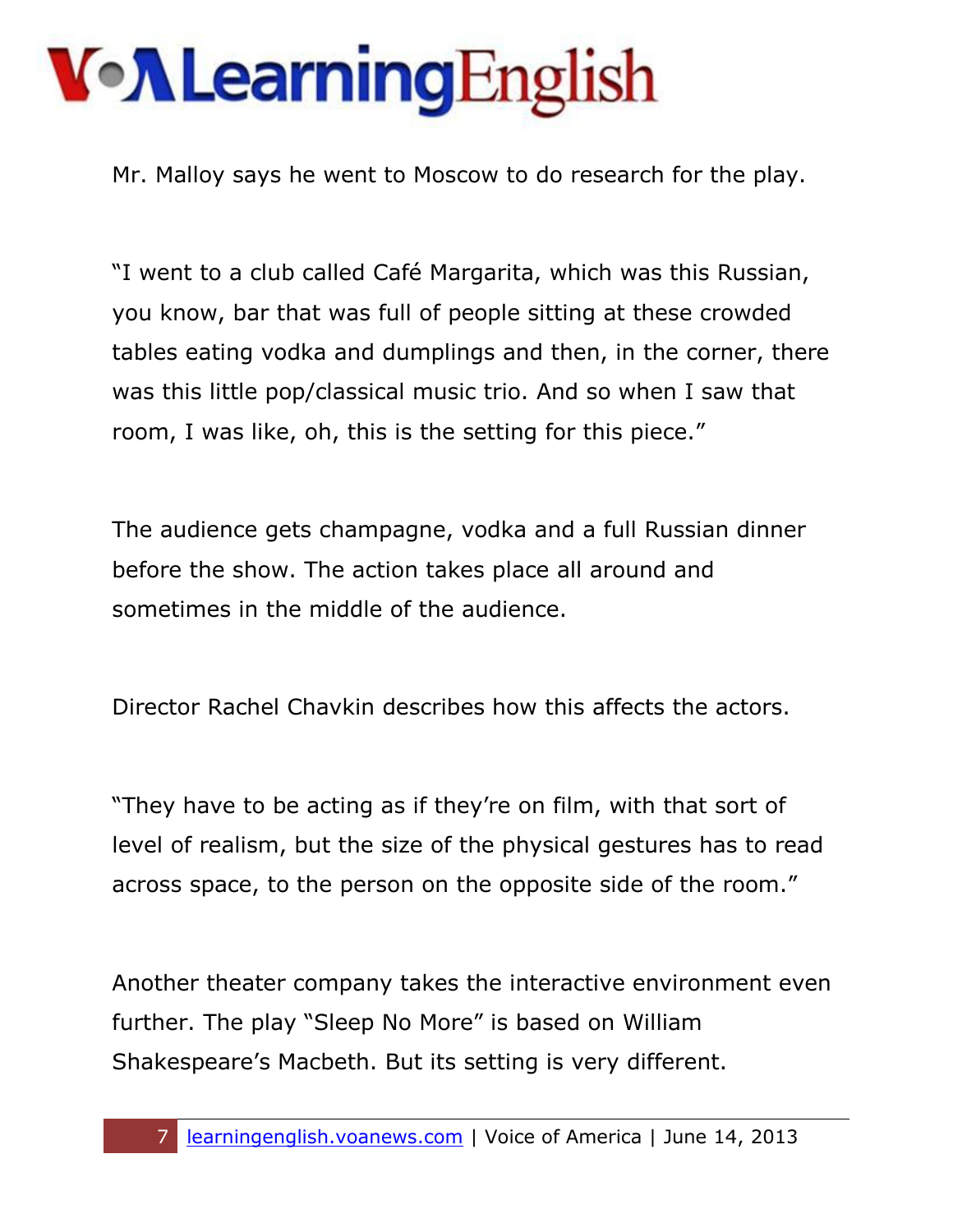The play is performed in a seven-floor warehouse. Audience members are guided around the building, to watch the play take place on different levels. They must cover up their eyes as they travel. They are also told they must not speak.

Producer Jonathan Hochwald says "Sleep No More" is the most interactive of interactive theater experiences.

"As an audience member, you can get lost in the woods or in a hospital ward or in a train station and really experience something unique."

Choreographer Annie-B Parson says the audiences at all three of these productions share one thing.

"That energy of being in the middle of a piece, is a real thing. And so, it's a very different experience than sitting in your chair, you know, ten, twenty, thirty feet away from a play, where you're squinting your eyes to see if the person's laughing or crying."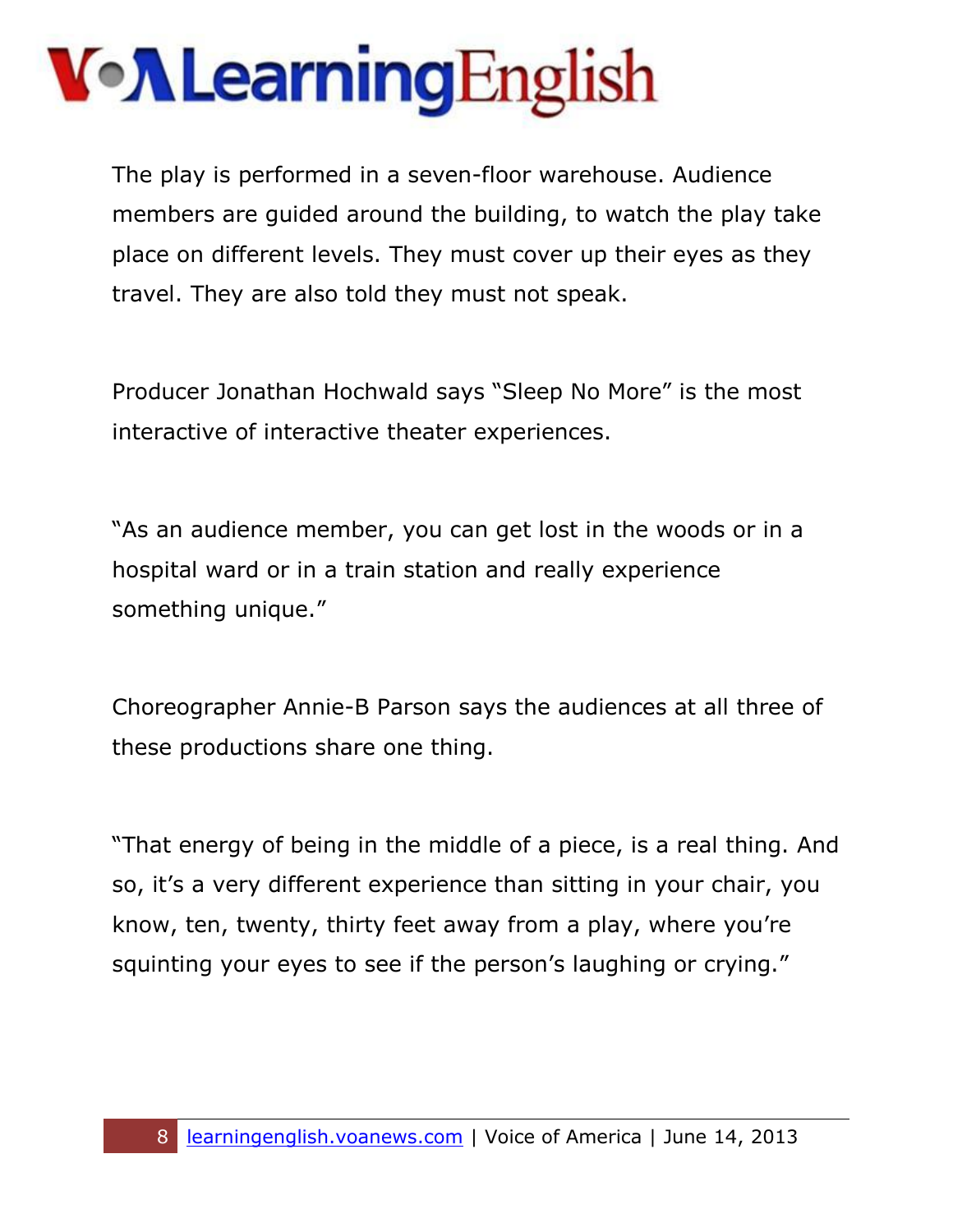The two-man French group, Daft Punk, is on top of the American record charts this week with the album, "Random Access Memories." The sound is similar to disco music of the 1970s and 80s.

Daft Punk is Guy-Manuel de Homem-Christo and Thomas Bangalter. The two have been playing under the name Daft Punk for 20 years. But "Random Access Memories" is only their fourth album.

The record is number one on Billboard magazine's Top 200 Albums chart. It has already sold about 500,000 copies in the United States.

"Random Access Memories" probably could have reached similar success if it had been released 30 years ago. Many songs on the album have that disco sound, like this one: "Give Life Back to Music."